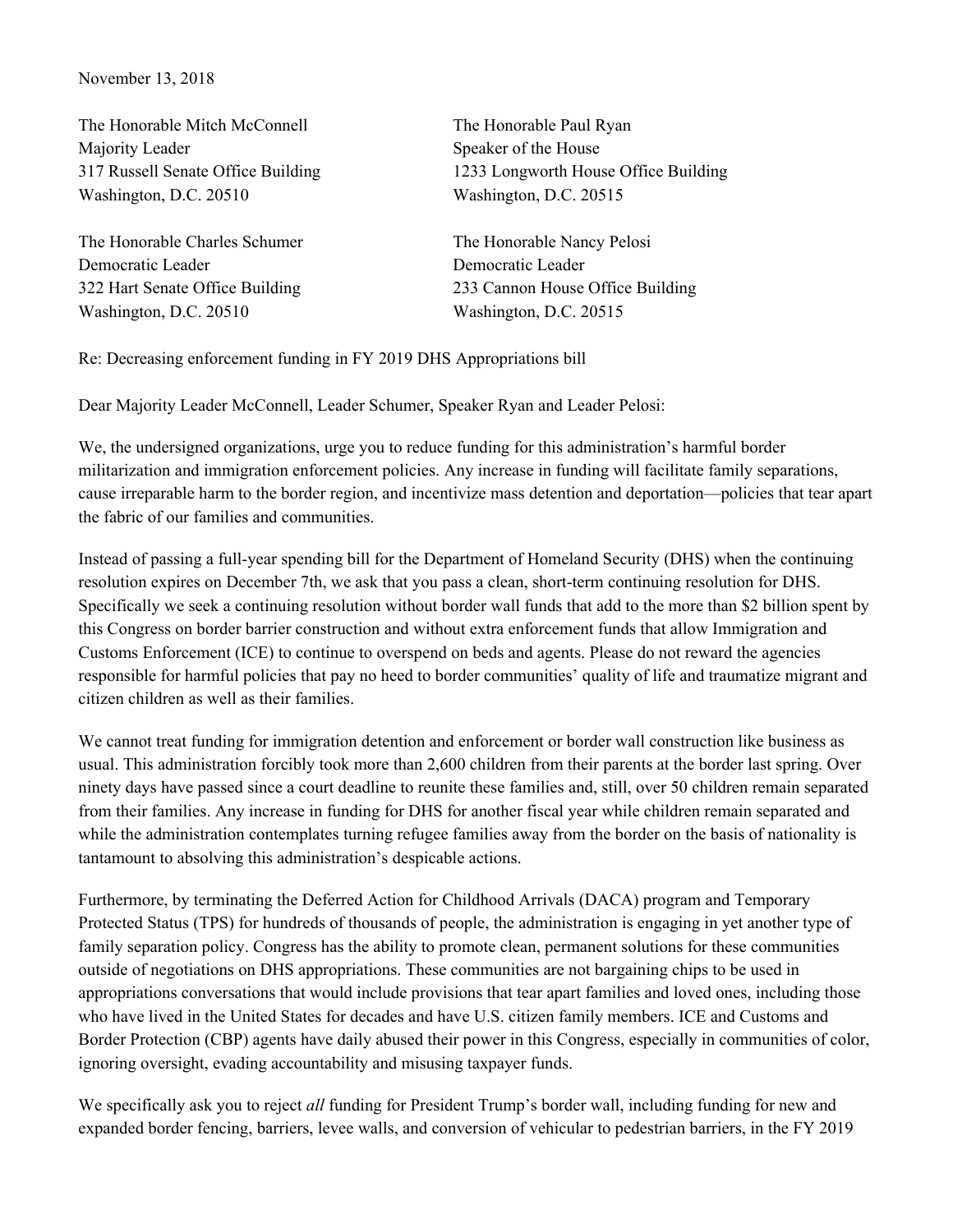appropriations process or other legislative vehicles. Border walls divide communities and tribal nations, cut through sensitive ecosystems, devastate the environment, threaten wildlife, eviscerate the rights of private property owners, cause catastrophic flooding, and contribute to thousands of migrant deaths. The Senate FY 2019 DHS appropriations bill contains \$1.6 billion for wall funding—resources that would irremediably wall off virtually all of south Texas' Rio Grande Valley. The \$5 billion for border wall contained in the House FY 2019 DHS appropriations bill would cause even more harms to border residents' homes, public lands and communities, not to mention American values. *Any of these funds sought for the border wall is harmful and unnecessary.*

Given the border wall's profound impacts, we implore you to do everything in your power to conduct urgently-needed oversight of the billions of border wall dollars identified by the Government Accountability Office as lacking cost-benefit and effectiveness analysis. Instead of wasting hard-earned taxpayer dollars on a costly and unnecessary wall, this funding could be used instead to improve schools, roads, and health clinics that communities in the border region and across the country desperately need. When deciding how to spend taxpayer funds in the southern border region, we urge you to do what DHS refuses to: consult with local leaders who know the needs of their communities.

In addition to our concerns about the harmful impacts of a wall on the border region, we are worried that money appropriated for that purpose could be reprogrammed to pay for other cruel and destructive policies that cost more than Congress is willing to appropriate. In essence, the billions of dollars earmarked for a wall could quickly become a piggy bank for unilateral administration policies such as jailing children. We have seen ICE abuse its transfer and reprogramming authority by ushering \$200 million from other parts of DHS into its detention and removal apparatus.

ICE has also failed to comply with many reporting requirements from the FY 2018 appropriations bill, continues to expand detention capacity by spending beyond its appropriated dollars, and has doubled-down on problematic contracting mechanisms already flagged by DHS's own Inspector General. In recent weeks, ICE has discretionarily detained an average of 2,000 more individuals per day than the 40,500 average population for which they have appropriated funds. Any increase in funding at this time would be rewarding the agency for a continued and egregious pattern of fiscal mismanagement.

The undersigned organizations are united in fighting for immigrant and border communities and want clean, permanent solutions that do not tear our families apart, harm loved ones or undercut other community members. We call on you to demonstrate bold leadership and work to re-align federal spending with our shared values of dignity, fairness and common-sense.

Signed,

ACLU

Al Otro Lado

Alabama Coalition for Immigrant Justice

Alianza Americas

Alliance San Diego

American Federation of Teachers (AFT)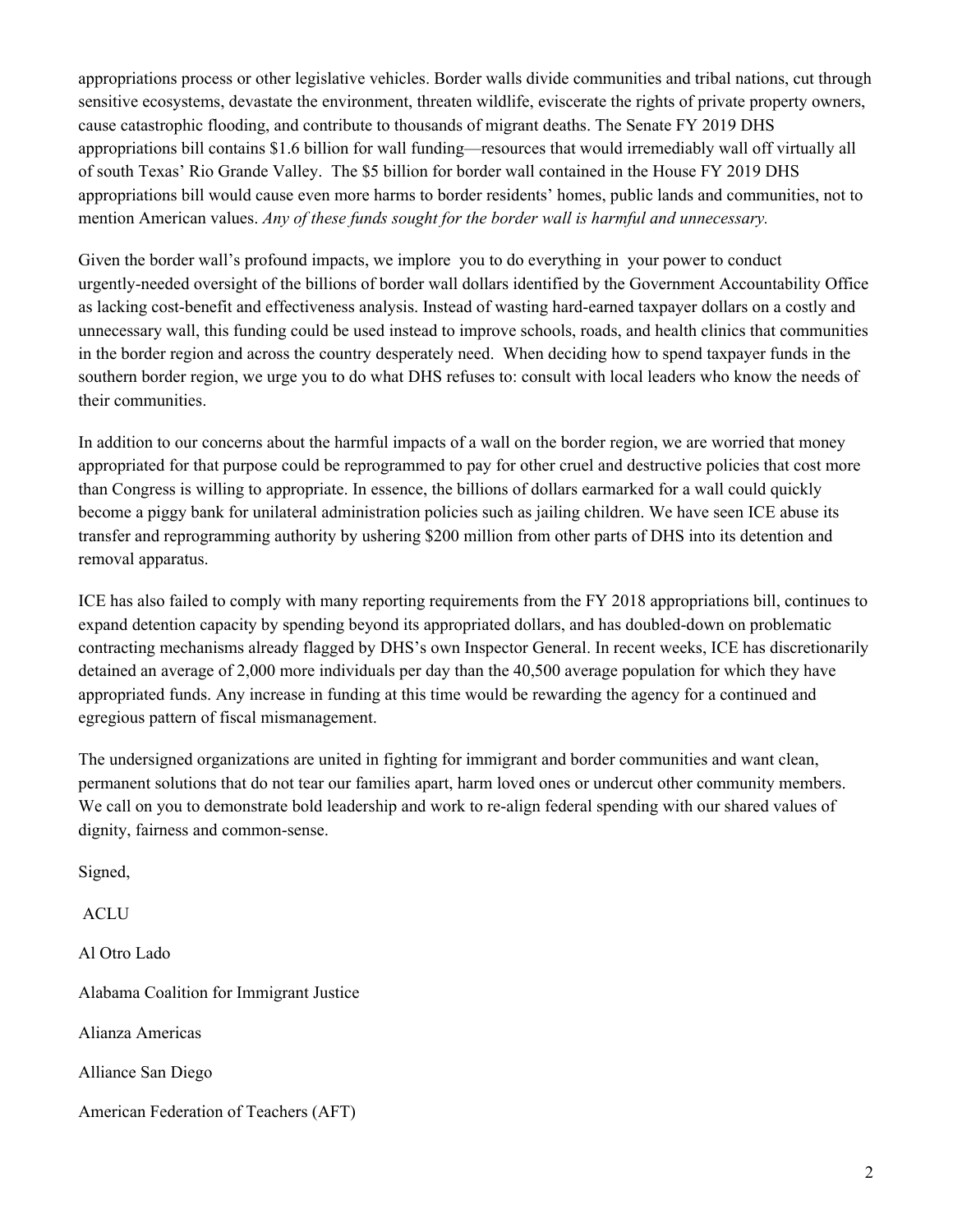American Friends Service Committee (AFSC) American Immigration Lawyers Association Amnesty International USA Animal Welfare Institute Arkansas United Community Coalition Asian Americans Advancing Justice | AAJC Asian Americans Advancing Justice-LA Asylum Seeker Advocacy Project (ASAP) Austin Region Justice for Our Neighbors Bend the Arc: Jewish Action Buffalo Immigrant Leadership Team Cabrini Immigrant Services of NYC, Inc. CaliforniaHealth+ Advocates Capital Area Immigrants' Rights Coalition CASA Causa Oregon Center for American Progress Center for Biological Diversity Center for Community Change Center for Popular Democracy Center for Victims of Torture Central American Legal Assistance Central American Resource Center (CARECEN-LA) Chispa Church of Our Saviour/La Iglesia de Nuestro Salvador Church World Service CLASP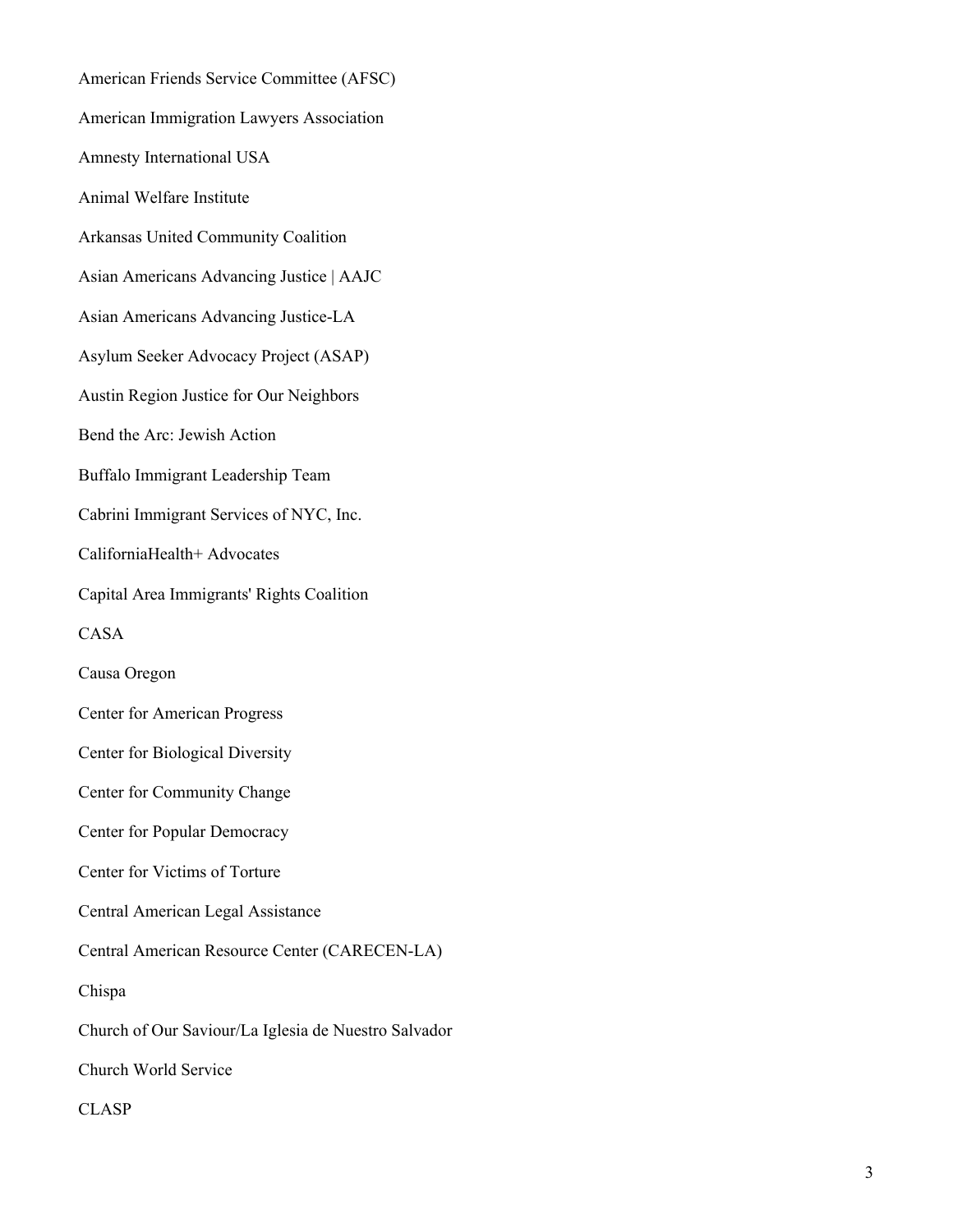| Coalición de Derechos Humanos                                          |
|------------------------------------------------------------------------|
| Coalition for Humane Immigrant Rights - CHIRLA                         |
| <b>Coalition on Human Needs</b>                                        |
| Colibri Center for Human Rights                                        |
| Colorado Immigrant Rights Coalition                                    |
| Colorado People's Alliance                                             |
| Columban Center for Advocacy and Outreach                              |
| Comunidades Unidas / Communities United                                |
| Congregation of Our Lady of Charity of the Good Shepherd, US Provinces |
| Consejo de Federaciones Mexicanas                                      |
| COPAL- Comunidades Organizando el Poder y la Acción Latina             |
| <b>CREDO</b>                                                           |
| Defenders of Wildlife                                                  |
| Delaware Ecumenical Council on Children and Families                   |
| Democratic Moms of Camarillo                                           |
| Detained Migrant Solidarity Committee                                  |
| <b>Detention Watch Network</b>                                         |
| <b>DMV Sanctuary Congregation Network</b>                              |
| Drug Policy Alliance                                                   |
| Earth Care                                                             |
| Earthjustice                                                           |
| El Centro de Igualdad y Derechos                                       |
| <b>End Streamline Coalition</b>                                        |
| <b>Endangered Species Coalition</b>                                    |
| <b>Environmental Protection Information Center</b>                     |
| Erie Neighborhood House                                                |
| <b>Esperanza Community Housing Corporation</b>                         |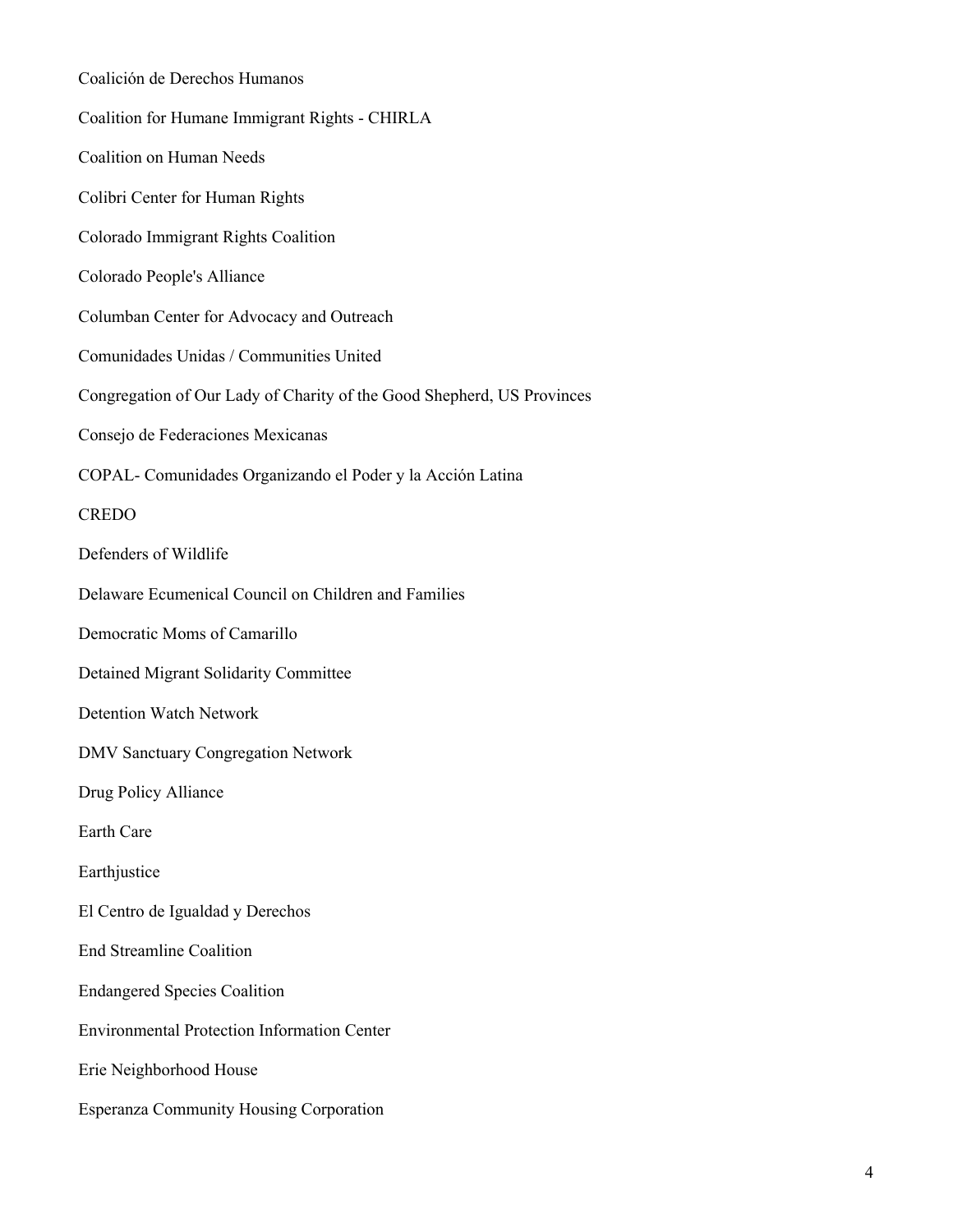Essex County Community Organization (ECCO) Fair Immigration Reform Movement (FIRM) Faith In Action Bay Area Faith in Indiana Faith In New York Farmworker Justice First Friends of NJ & NY Florida Immigrant Coalition Franciscan Action Network Franciscan Sisters of the Atonement Freedom for Immigrants-Chihuahuan Desert Freedom House Detroit Friends of Broward Detainees Frontera de Cristo Fuerza del Valle Granite State Organizing Project Great Old Broads for Wilderness GreenLatinos HIAS Pennsylvania Hispanic Federation Hope Border Institute/Instituto Fronterizo Esperanza Human Rights First Illinois Coalition for Immigrant and Refugee Rights Immigrant Defense Project Immigrant Legal Advocacy Project Immigrant Legal Resource Center Immigration Hub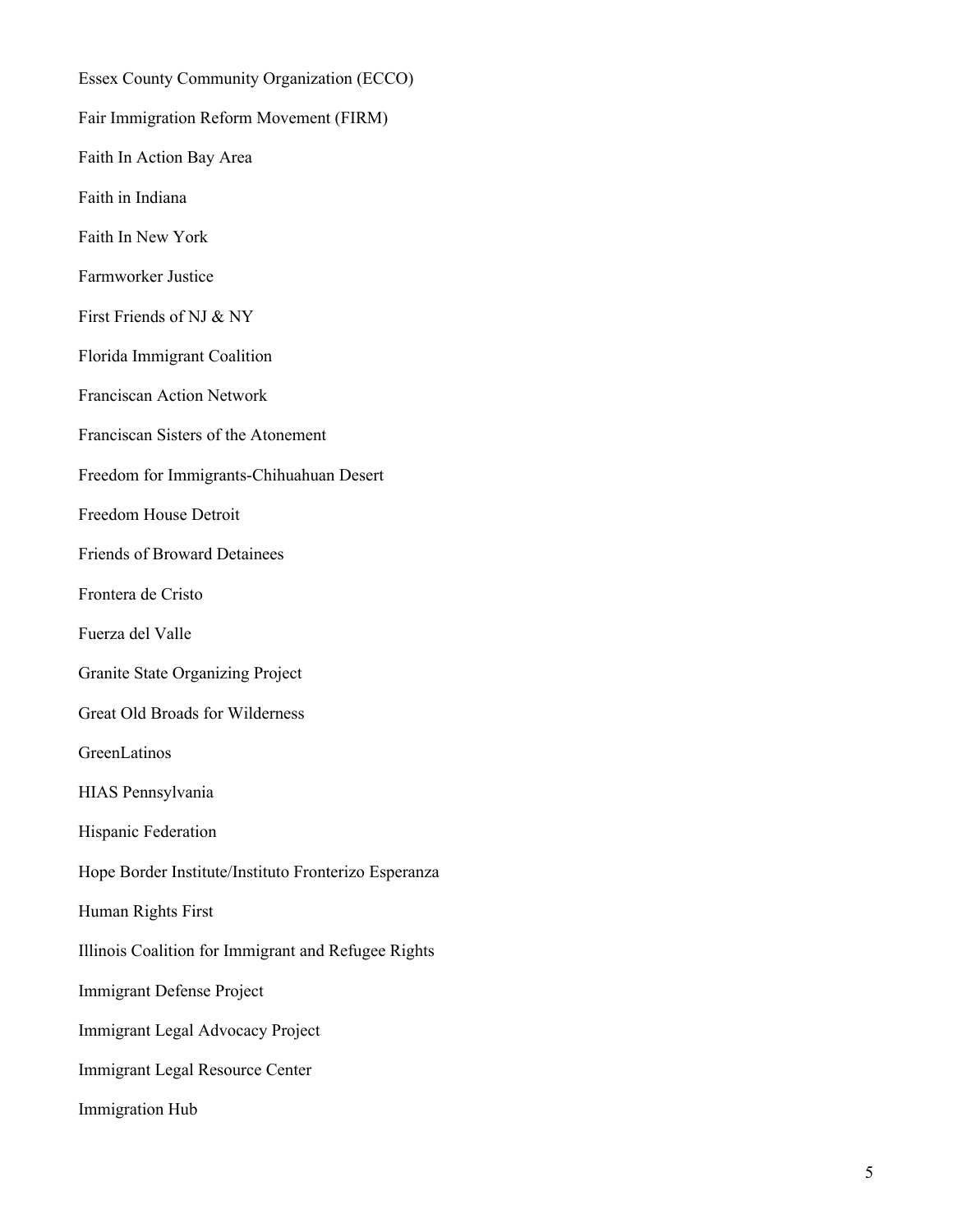In Our Own Voice: National Black Women's Reproductive Justice Agenda Indivisible Indivisible Conejo Inland Coalition for Immigrant Justice (ICIJ) International Institute of the Bay Area InterReligious Task Force on Central America & Colombia Iowa Citizens for Community Improvement Japanese American Citizens League Jobs With Justice Junta for Progressive Action Justice Strategies Kentucky Coalition for Immigrant and Refugee Rights Kino Border Initiative Klamath Forest Alliance LA RED, a program of Faith in Action La Unión del Pueblo Entero (LUPE) Latin America Working Group (LAWG) Latin American Coalition Latino Policy Forum League of Conservation Voters Legal Aid Justice Center Leo Baeck Temple Lower Columbia Hispanic Council Maine People's Alliance Make the Road Connecticut Make the Road Nevada Make the Road New Jersey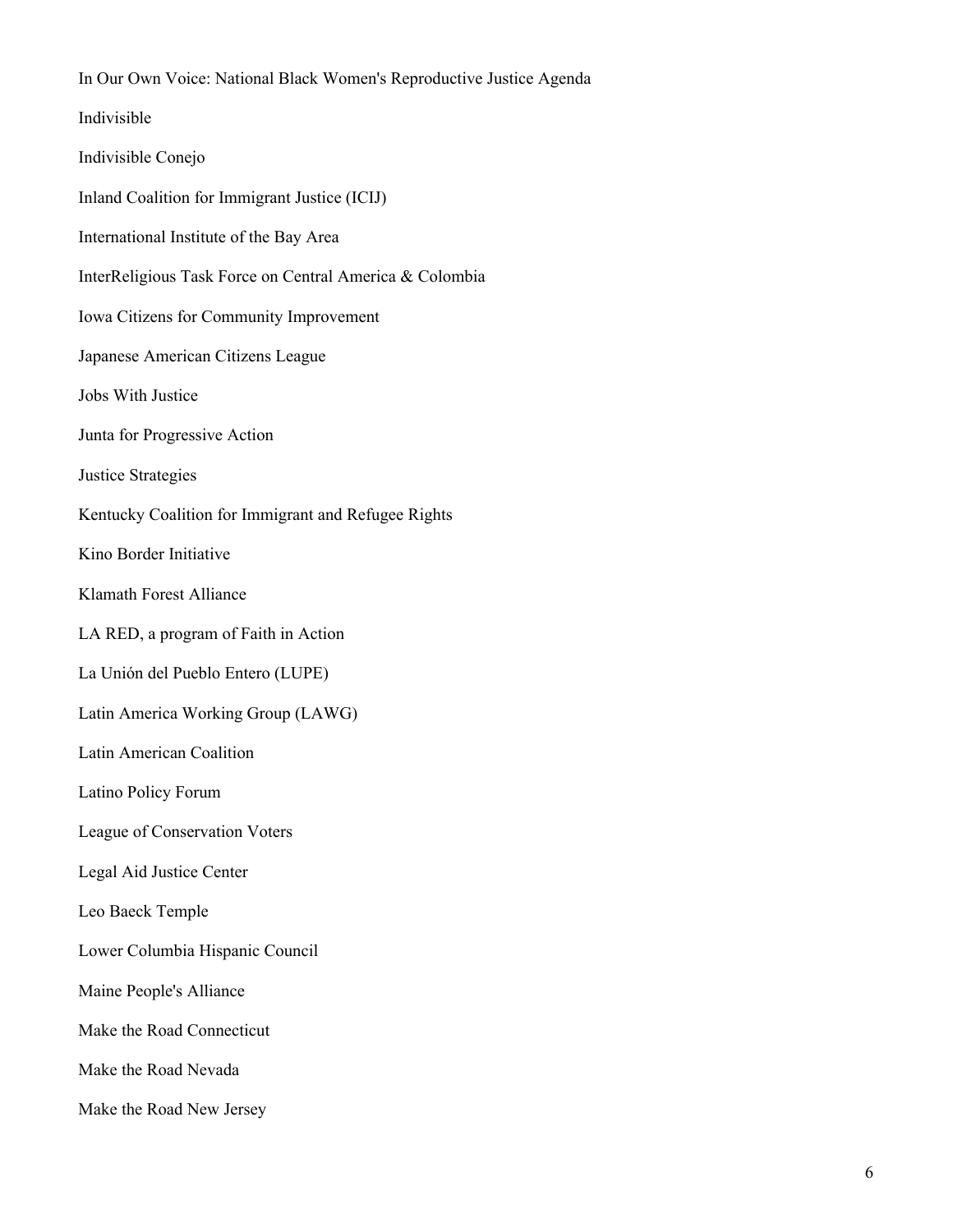Make the Road NY Make the Road Pennsylvania Massachusetts Immigrant and Refugee Advocacy Coalition (MIRA) Massachusetts Law Reform Institute Mi Familia Vota Michigan United Migrant Center for Human Rights Migrant Justice / Justicia Migrante Missouri Faith Voices National Advocacy Center of the Sisters of the Good Shepherd National Asian Pacific American Women's Forum (NAPAWF) National Center for Lesbian Rights National Center for Transgender Equality National Council of Jewish Women National Employment Law Project National Immigrant Justice Center National Immigration Law Center National Immigration Project of the National Lawyers Guild National Institute for Reproductive Health (NIRH) National Juvenile Justice Network National Korean American Service & Education Consortium National Latina Institute for Reproductive Health National Network for Immigrant and Refugee Rights National Partnership for New Americans National Wildlife Refuge Association Nebraska Appleseed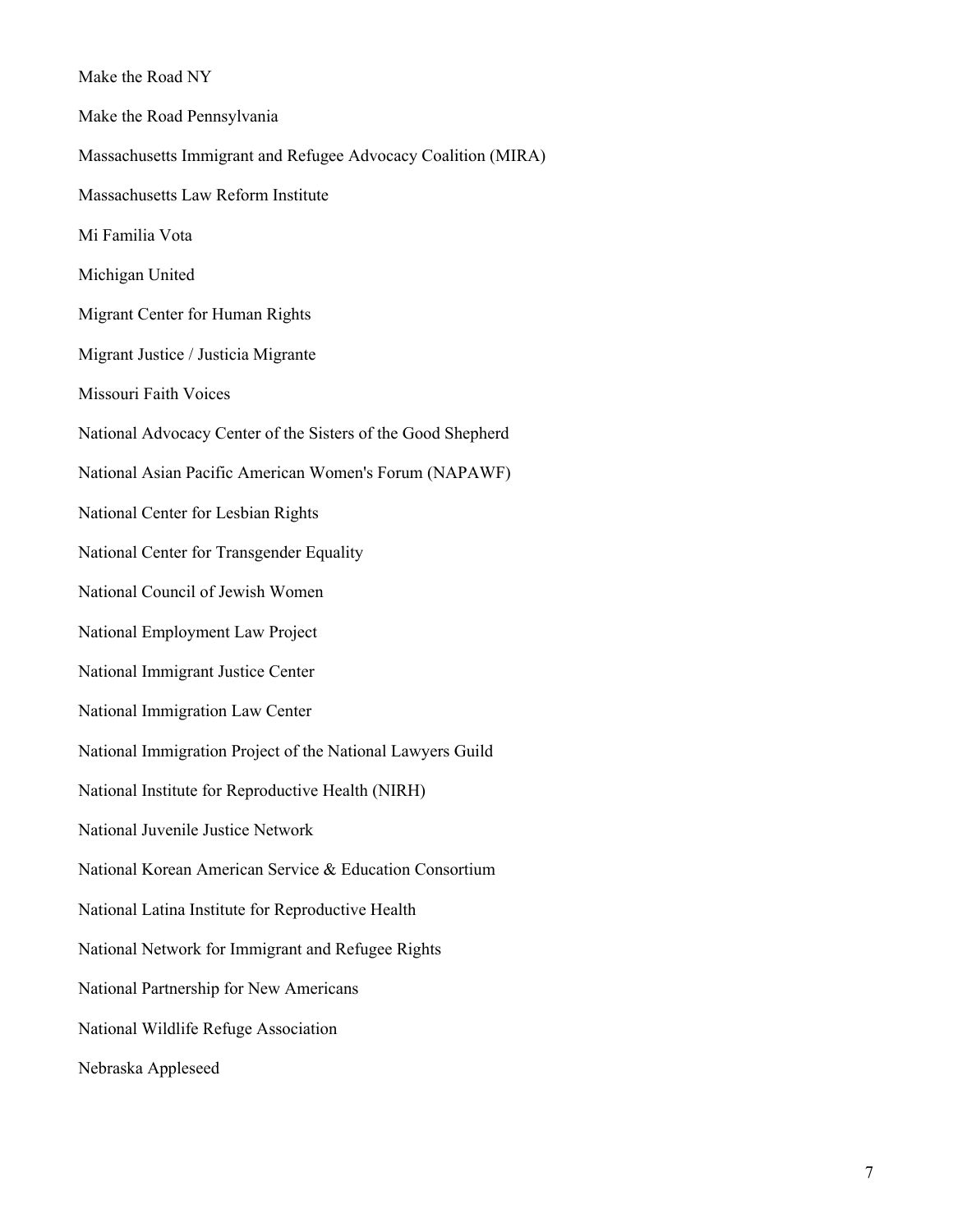Nevada Paralegal Center LLC

New Energy Economy

New Hampshire Alliance for Immigrant Rights

New Mexico Immigrant Law Center

New Mexico Interfaith Power and Light

New York Immigration Coalition

NM Comunidades en Acción y de Fe (CAFe)

North County Immigration Task Force

Northern Jaguar Project

Northwest Immigrant Rights Project

NY4WHALES

Ohio Immigrant Alliance

OneAmerica

Our Family Coalition

Our Revolution New Mexico & Frack Free Four Corners

OutFront Minnesota

Pangea Legal Services

Pennsylvania Immigration and Citizenship Coalition

People's Action

Pineros y Campesinos Unidos del Noroeste

Political Asylum Immigration Representation (PAIR) Project

Progressive Leadership Alliance for Nevada

Promise Arizona

Quixote Center

Rachel's Network

Reformed Church of Highland Park

Rio Grande International Study Center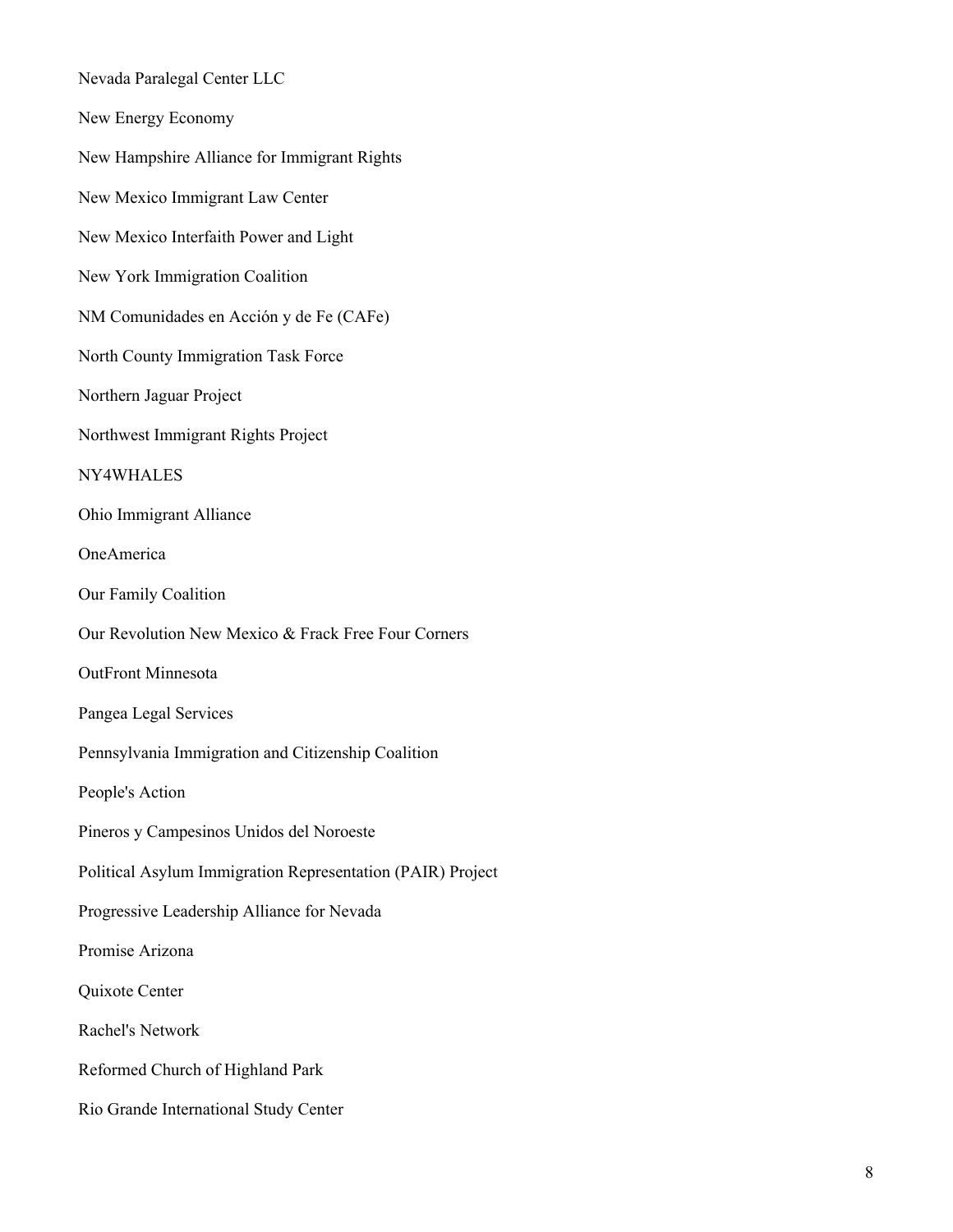Rio Grande Valley Equal Voice Network Rio Grande Valley Unofficial Coalition Service Employees International Union (SEIU) Services, Immigrant Rights, and Education Network (SIREN) Sierra Club Sisters of Charity of St. Vincent de Paul of New York Sisters of Mercy of the Americas - Institute Leadership Team Somos Un Pueblo Unido South Asian Americans Leading Together (SAALT) South Texas Human Rights Center Southeast Asia Resource Action Center (SEARAC) Southern Border Communities Coalition Southern California immigration Project Southern Poverty Law Center Southwest Environmental Center St. Louis Inter-Faith Committee on Latin America (IFCLA) St. Mark's Presbyterian Church, Tucson Stand Up America Sunflower Community Action Tahirih Justice Center Taos Immigrant Allies Tennessee Immigrant and Refugee Rights Coalition Texas Organizing Project Thai Community Development Center The Green Valley/Sahuarita Samaritans The New York Immigration Coalition The Resurrection Project